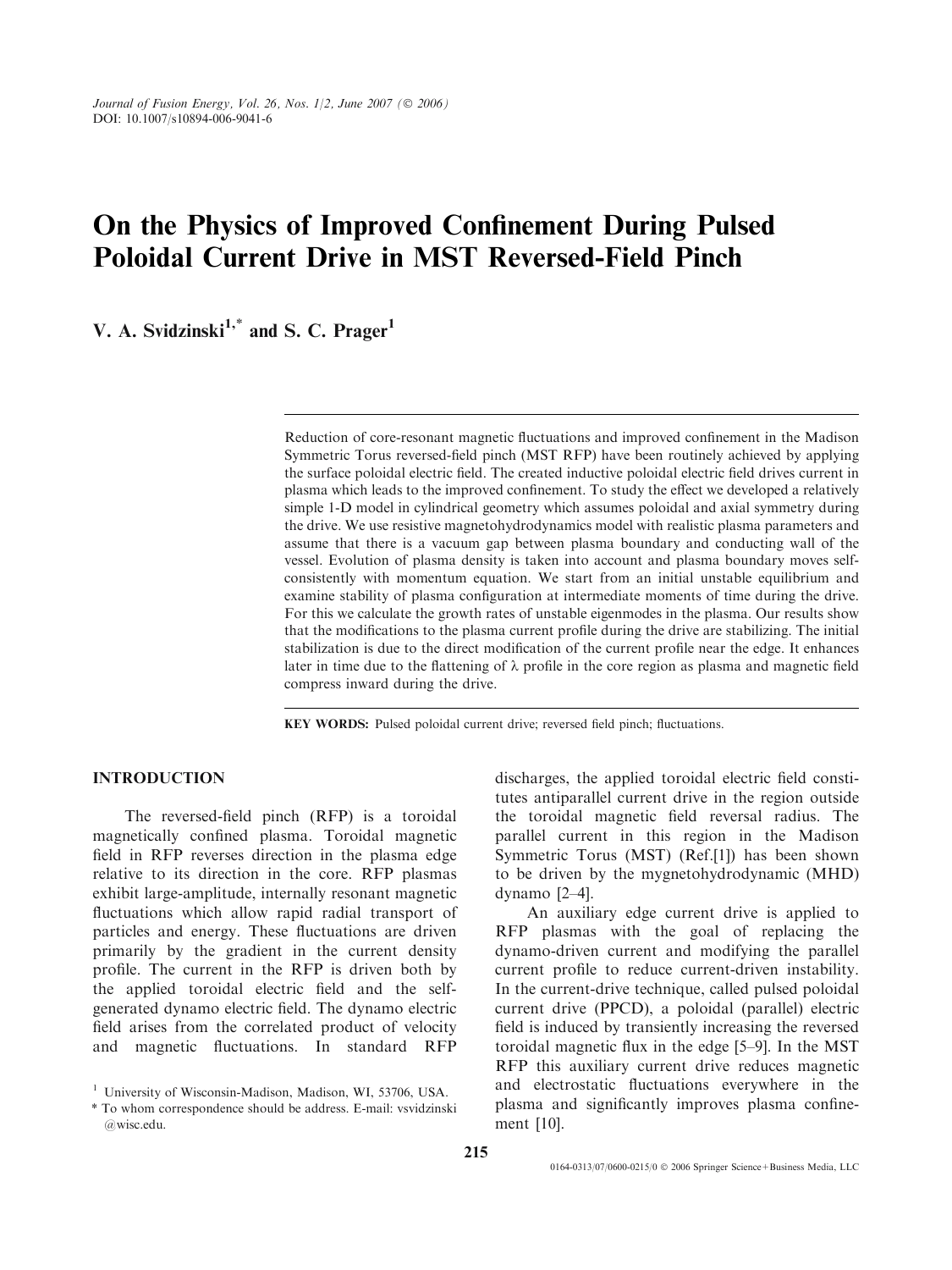#### MODEL DESCRIPTION

The 3-D resistive MHD modeling in cylindrical geometry has been used by several groups to study the effect. Due to limitations in computing power, such models are using smaller Lundquist numbers and assume that plasma density is constant during the drive. With these limitations and the ambiguity of the results the exact mechanism of fluctuation reduction is not evident from such modeling.

We developed a relatively simple 1-D model in cylindrical geometry which assumes poloidal and axial symmetry during the drive. The model uses resistive MHD equations and allows to make estimates based on realistic plasma parameters. We assume that there is a vacuum gap between plasma boundary and conducting wall of the vessel. Plasma is compressible and its boundary moves self-consistently with momentum equation. The vacuum gap with the free plasma boundary is used in the model in order to avoid difficulties in simulations arising when plasma density depletes near the edge due to the applied electric field.

The model details are as follows. Plasma is in a cylindrical vessel with radius a. Plasma can move only in radial direction, its radius is  $r_p < a$ . The shell's surface is compensated by the potential electric field created by electrical charges in the shell localized near the cut, such that the resultant poloidal electric field on the shell's surface is zero. These charges compensate the poloidal electric field on the shell's surface but magnify it significantly in front of the cut. The electric field inside the torus is a superposition of the inductive electric field and the potential field created by the charges near the cut. The potential electric field does not drive current in the plasma and it is compensated by the induced charges near the plasma surface. Thus in our model we consider only inductive part of the electric field  $E_{\theta}$  and impose it at  $r = a$ .

 $E_{\theta}(t)$  starts from zero at  $t = 0$  and is turned on to a constant value (in time) during short time interval (much smaller than the considered time of PPCD). At  $t = 0$  plasma is in some force free cylindrical equilibrium. At  $t > 0$  plasma motion is described by the resistive MHD equations in the limit of zero pressure (which is the only approximation beyond symmetry) where  $S = \tau_R/\tau_A$  is the Lundquist number and the standard normalization is used (see, e.g., Ref.[11]). Electric and magnetic fields in the vacuum gap are evolved according to Maxwell's equations in the limit of slow time dependence. The

$$
\begin{split}\n\frac{\partial \rho}{\partial t} &= -\frac{1}{r} \frac{\partial}{\partial r} (r \rho v_r), \\
\frac{\partial v_r}{\partial t} &= -v_r \frac{\partial v_r}{\partial r} - \frac{1}{\rho} \left[ B_z \frac{\partial B_z}{\partial r} + \frac{1}{r} \frac{\partial}{\partial r} (r B_\theta) B_\theta \right], \\
\frac{\partial B_\theta}{\partial t} &= -\frac{\partial}{\partial r} (v_r B_\theta) + \frac{1}{S} \left[ \left( \frac{\eta}{r} + \frac{\partial \eta}{\partial r} \right) \frac{\partial B_\theta}{\partial r} + \eta \frac{\partial^2 B_\theta}{\partial r^2} + \frac{1}{r} \left( \frac{\partial \eta}{\partial r} - \frac{\eta}{r} \right) B_\theta \right], \\
\frac{\partial B_z}{\partial t} &= -\frac{1}{r} \frac{\partial}{\partial r} (r v_r B_z) + \frac{1}{S} \left[ \left( \frac{\eta}{r} + \frac{\partial \eta}{\partial r} \right) \frac{\partial B_z}{\partial r} + \eta \frac{\partial^2 B_z}{\partial r^2} \right],\n\end{split}
$$

vacuum gap is in the region  $r_p < r < a$ . Plasma density is finite for  $r \leq r_p$  and it is zero in the gap. Axially and azimuthally symmetric electric field  $E_{\theta}(t)$ is specified at  $r = a$ . It has only poloidal component. This field corresponds to the inductive part of the electric field driven during PPCD.

In the experiment the voltage is applied to a cut in the shell which extends horizontally around the torus. This voltage is compensated by the inductive electric field (assuming high conductivity of the aluminum shell) created by the change of toroidal magnetic flux. The inductive electric field on the boundary conditions across plasma–vacuum boundary are the continuity of tangential components of electric and magnetic fields (assumption of zero surface currents).

Total time of the electric field drive is taken to be  $t_0$  = 7 ms. Initial plasma resistivity profile is  $\eta = \eta_0[1 + 4(r/r_p)^6]$ . We specify its time evolution as  $d\eta/dt = 0$ . Initial plasma density is constant with radius. Current profiles near the edge during the drive are very sensitive to the value of resistivity there. Calculations with different resistivity profiles, however, lead to similar conclusions about stabilization of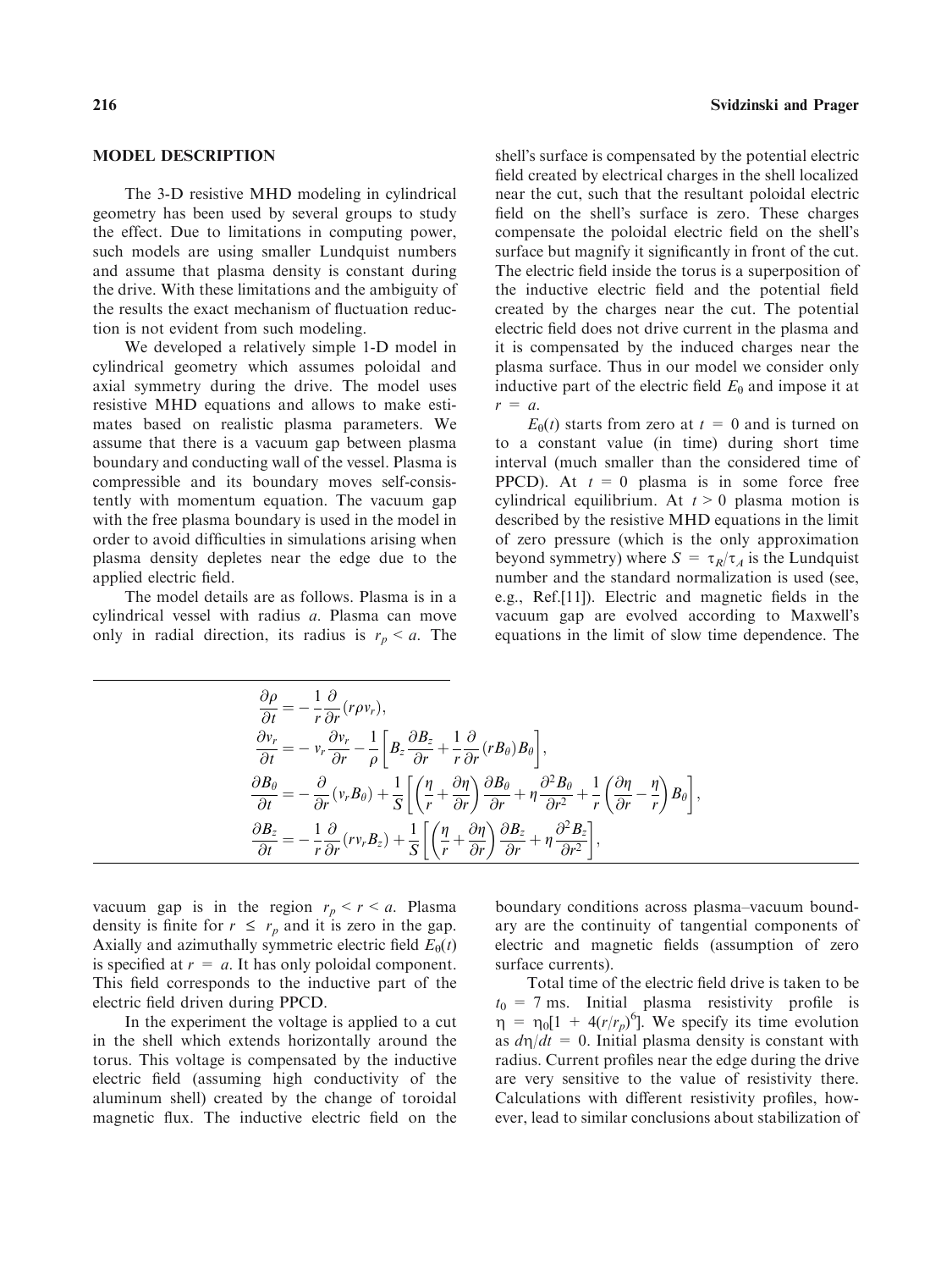core resonant modes (the modes resonant in the region where safety factor  $q$  is positive). Thus the results obtained for the above resistivity profile should be considered as typical ones in the mentioned sense.

During time evolution intermediate plasma equilibria are almost force free. Thus a scaling with  $\tau_R$  is suitable in our case. Namely, the result does not change for transformation  $B = \tilde{B}$ ,  $E = \tilde{E}/\alpha$ ,  $v = \tilde{v}/\alpha$ ,  $t = \tilde{t}\alpha$ ,  $S = \tilde{S}\alpha$ ,  $J = \tilde{J}$ ,  $\rho = \tilde{\rho}$  as long as time scale is large relative to  $\tau_A$ . This scaling is confirmed numerically. The scaling is applied for faster calculations and for obtaining the result with realistic S.

### RESULTS

We consider plasma parameters typical to standard RFP discharges in MST,  $B_0 = 1.5$  kG,  $n_0 = 10^{13}$  cm<sup>-3</sup>, we take  $\tau_A = 0.7 \mu$ s. The results of calculation correspond to  $S = 10^6$  and two values of applied electric field are considered,  $E_{\theta 1} = 0.3$  V/m,  $E_{\theta 2} = 0.6$  V/m. These electric fields are comparable with the ones driven in the experiment and the magnetic field reversal at the end of the drive calculated with these fields is comparable to the experimentally observed one as well.

Magnetic field in the RFP is nearly poloidal at the edge. Because of high plasma conductivity along magnetic field, the driven inductive electric field is shielded by plasma currents. During the drive there is a repulsive force between the image currents in plasma and current driven in the conducting shell by the applied voltage. The image current is opposite to the one in the shell and it is trying to shield the magnetic field created by current in the shell. The resultant force is pushing plasma inward and drags with it the equilibrium magnetic field embedded in



Fig. 1. Radial location of the plasma boundary vs. time for two different amplitudes of the applied electric field.

the plasma. This leads to compression (pinching) of magnetic field, plasma current and density toward the core region.

We take  $r_p/a = 0.99$  at  $t = 0$ . Several initial equilibria were examined. We present here one case, the results for other equilibria are similar to the results reported here. The initial unstable force free equilibrium is described by  $\lambda(r) = 2\Theta_0[1 - (r/r_p)^{\alpha_0}]$ with  $\alpha_0 = 2.75$  and  $P_0 = 1.75$ , where  $\lambda = (J \cdot B)/B^2$ .

Figure 1 shows radial location of the plasma boundary versus time for the two different applied fields  $E_{\theta1}$  and  $E_{\theta2}$ . Plasma boundary moves significantly inward during the drive, the displacement is larger for stronger electric field. This corresponds to plasma density depletion near the wall of the vessel. Reduction of plasma density in the vicinity of the wall is observed in the experiment and by itself can improve the confinement because of better thermal isolation of the plasma from the wall. Inward displacement of the plasma boundary is sensitive to the value of resistivity near the plasma edge. The



Fig. 2. Plasma density profiles at different moments of time. (a)  $E_0 = 0.3$  V/m; (b)  $E_0 = 0.6$  V/m.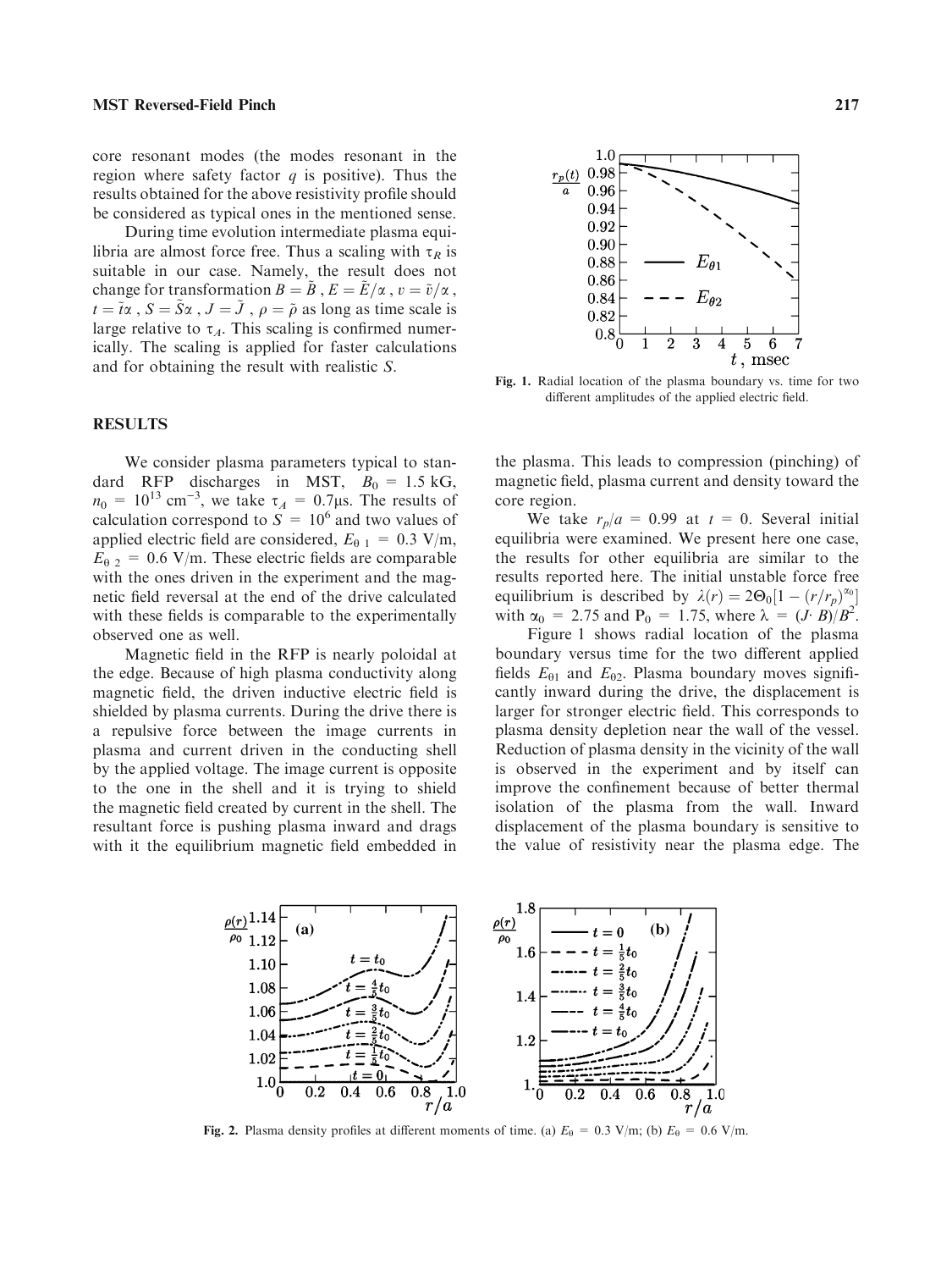

Fig. 3.  $\lambda$  profiles at different moments of time. (a)  $E_\theta = 0.3$  V/m; (b)  $E_\theta = 0.6$  V/m.

more resistive plasma edge the smaller the displacement. The inward displacement of the bulk plasma and the resulting compression of plasma density and magnetic field away from the edge are not sensitive to the edge resistivity profile. They depend on the core plasma resistivity (Lundquist number) which is a well defined parameter. Plasma boundary modeling, however, is important for the edge resonant (modes resonant where  $q \leq 0$ ) and external modes. Such modes become unstable as the plasma boundary moves inward which is also observed in the experiment near the end of PPCD. Accurate modeling of the plasma boundary is beyond the scope of our analysis. Thus we consider only core resonant modes (resonant in the region with  $q > 0$ ) in our study.

Figure 2 shows plasma density profiles at different moments of time for the two amplitudes of  $E_{\theta}$ . Density in the central part increases noticeably while density modification near the edge is stronger. The density profiles near the edge are sensitive to the edge plasma resistivity. As expected the density perturbation is stronger for larger  $E_{\theta}$ . Density peak at the plasma boundary is the result of sharp plasma– vacuum transition and of the limit of zero pressure in our model. Some increase of the core plasma density is in line with the experimentally observed one.

Profiles of  $\lambda = (J \cdot B)/B^2$  at different moments of time for the two  $E_\theta$  are shown in Figure 3. Edge current profile changes rapidly and significantly during the drive. The effect is stronger in stronger electric field. Plasma current perturbation reaches central part on Alfvénic time scale. The  $\lambda$  profile there changes slowly and the changes become noticeable later in time. The changes lead to flattening of the  $\lambda$ profile in the core.

In our model there is no maintained axial electric field such that all profiles decay slowly on resistive time scale without the drive. That is why in the above plots the  $\lambda$  profiles in the core are somewhat edged down later in time. In the limit of high  $S$  the profiles are staying approximately constant at  $r = 0$  such that there is a simultaneous increase of current and magnetic field there.

To check on the importance of plasma compression (nonzero  $v_r$ ) for the profile flattening we calculated  $\lambda$  profiles in the case when the condition  $v_r(r) = 0$  is enforced artificially. This is equivalent to resistive diffusion of electric field in the plasma. In this case there are no changes in the  $\lambda$  profile beyond the region where the electric field can penetrate during the drive due to plasma resistivity (approximately one third of the plasma radius).

Profiles of magnetic field components at  $t = 0$  ms and  $t_0 = 7$  ms for the two amplitudes of  $E_{\theta}$  are presented in Figure 4. For the better comparison the resistive decay is accounted for in the profiles corresponding to  $t = 0$ . The magnetic field and the plasma current increased in the core region by the end of the drive (this is more clearly seen in Figure 4b) while the value of  $\lambda$  is approximately unchanged at  $r = 0$ . The magnetic field reversal is magnified at the edge by the end of PPCD.



Fig. 4. Profiles of magnetic field components at different moments of time. (a)  $E_{\theta} = 0.3$  V/m; (b)  $E_{\theta} = 0.6$  V/m.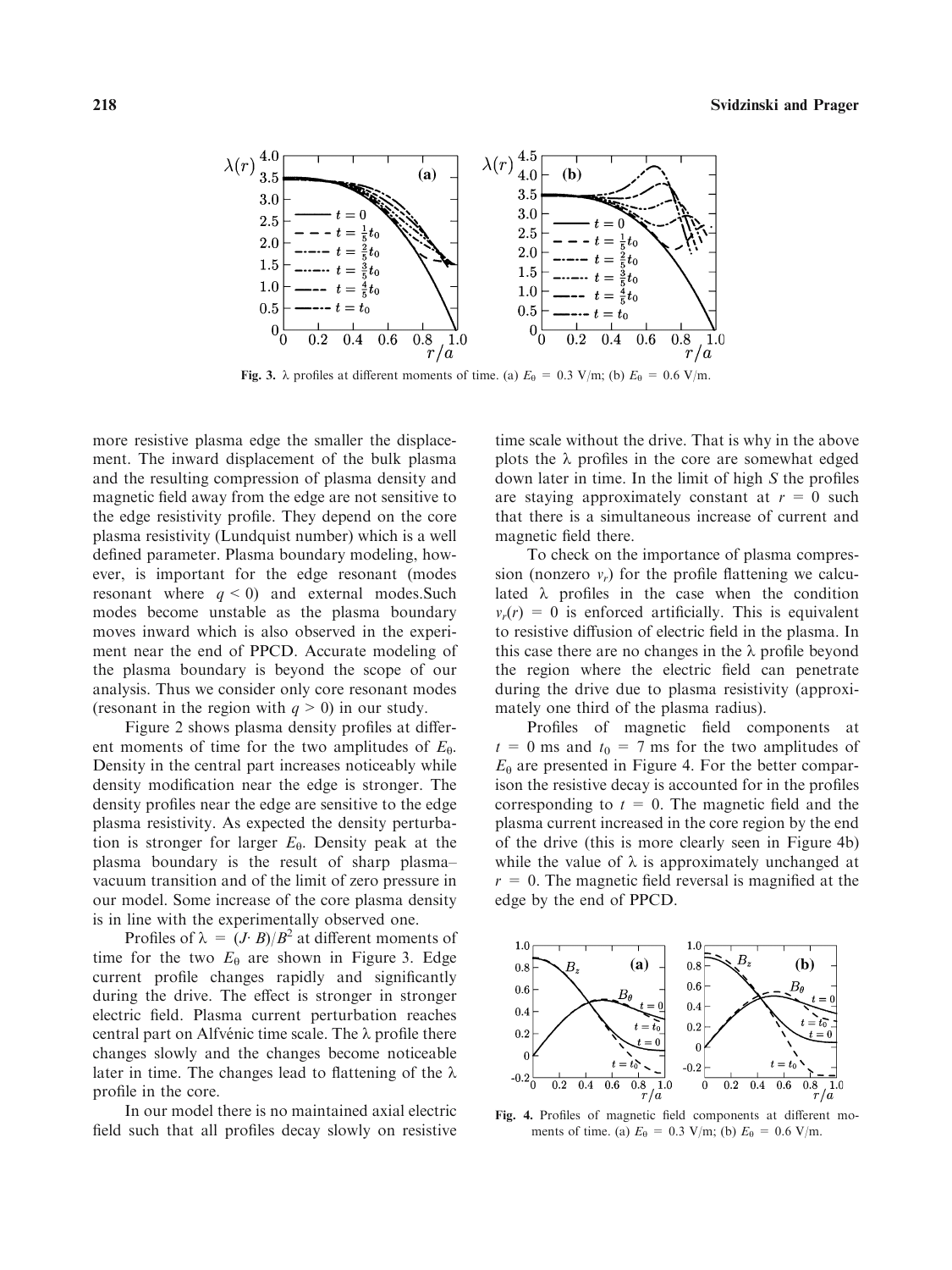

Fig. 5. Growth rate spectrum at different moments of time. (a)  $E_\theta = 0.3$  V/m; (b)  $E_\theta = 0.6$  V/m.

We examine the stability of force free equilibria with the  $\lambda$  profiles of Figure 3a,b. For this we developed a code which solves an eigenmodes problem for plasma described by resistive MHD equations in a cylinder with a vacuum gap between plasma and conducting wall. In the code the solution of Maxwell's equations in vacuum layer, combinations of modified Bessel functions, is matched with the numerical solution in the plasma. In the model plasma boundary can move freely and the excitation of a surface wave type structure near the plasma– vacuum boundary is observed.

We consider  $m = 1$  modes, they are core resonant in RFP, and scan  $k$  continuously (*m* and  $k$  are poloidal and axial wave numbers). For a particular toroidal wave number  $n$  the resonant surface of a mode shifts during the drive and the mode stabilization can be because the resonance moves closer to the conducting wall. Thus the complete picture is better established with the continuous scan of k instead of scanning the discrete values of  $n$ . The growth rates are calculated for  $S = 10^4$ . While the analysis is not limited to a particular type of unstable modes, mainly tearing modes are excited.

Growth rates of unstable internally resonant modes versus ka for  $\lambda$  profiles at different moments of time during the drive are shown in Figure 5 for the two amplitudes of  $E_{\theta}$ . The applied electric field transforms initially unstable current profile into a stable one on a relatively short time scale after the start of PPCD. Stable current profile is reached faster in stronger electric field. In the presented case in order to demonstrate the effect of stabilization we started from the initial equilibrium which is far from marginal stability. When the initial equilibrium is closer to marginal stability the stabilization of the current profile happens even faster.

The flattening of  $\lambda$  profile in the core at later times is a stabilizing factor. To understand what causes the stabilization at initial times the stability properties of the  $\lambda$  profiles of the types  $\hat{\lambda} = \lambda_0 + A \exp[-((r-r_p)/\hat{\Delta})^2]$  are examined.  $\lambda_0$  is the profile at  $t = 0$  and the parameters A and  $\triangle$  are chosen such that the resultant profiles approximately fit the ones at different  $t$ . Such substitution ensures that the profile does not change in the core but approximately describes the edge current modification. We found that such profiles do stabilize the modes but to the lesser extent than the real profiles with the central current modification. They reduce the growth rates significantly but can not completely stabilize the modes.

# **SUMMARY**

Thus we can conclude that during PPCD the initial plasma stabilization is due to the modification of the current profile near the edge and that this stabilization enhances later in time due to the flattening of  $\lambda$  profile in the core region.

# **REFERENCES**

- 1. R. N. Dexter, D. W. Kerst, T. W. Lovell, S. C. Prager, and J. C. Sprott, Fusion Technol., 19, 131 (1991).
- 2. H. Ji, A. F. Almagri, S. C. Prager, and J. S. Sarff, Phys. Rev. Lett., 73, 668 (1994).
- 3. P. W. Fontana, Ph.D. thesis, University of Wisconsin-Madison, Madison, 1999.
- 4. P. W. Fontana, D. J. Den Hartog, G. Fiksel, and S. C. Prager, Phys. Rev. Lett., 85, 566 (2000).
- 5. J. S. Sarff, S. A. Hokin, H. Ji, S. C. Prager, and C. R. Sovinec, Phys. Rev. Lett., 72, 3670 (1994).
- 6. J. S. Sarff, N. E. Lanier, S. C. Prager, and M. R. Stoneking, Phys. Rev. Lett., 78, 62 (1997).
- 7. M. R. Stoneking, N. E. Lanier, S. C. Prager, J. S. Sarff, and D. Sinitsyn, Phys. Plasmas, 4, 1632 (1997).
- 8. R. Bartiromo, P. Martin, S. Martini, T. Bolzonella, A. Canton, P. Innocente, L. Marrelli, A. Murari, and R. Pasqualotto, Phys. Rev. Lett., 82, 1462 (1999).